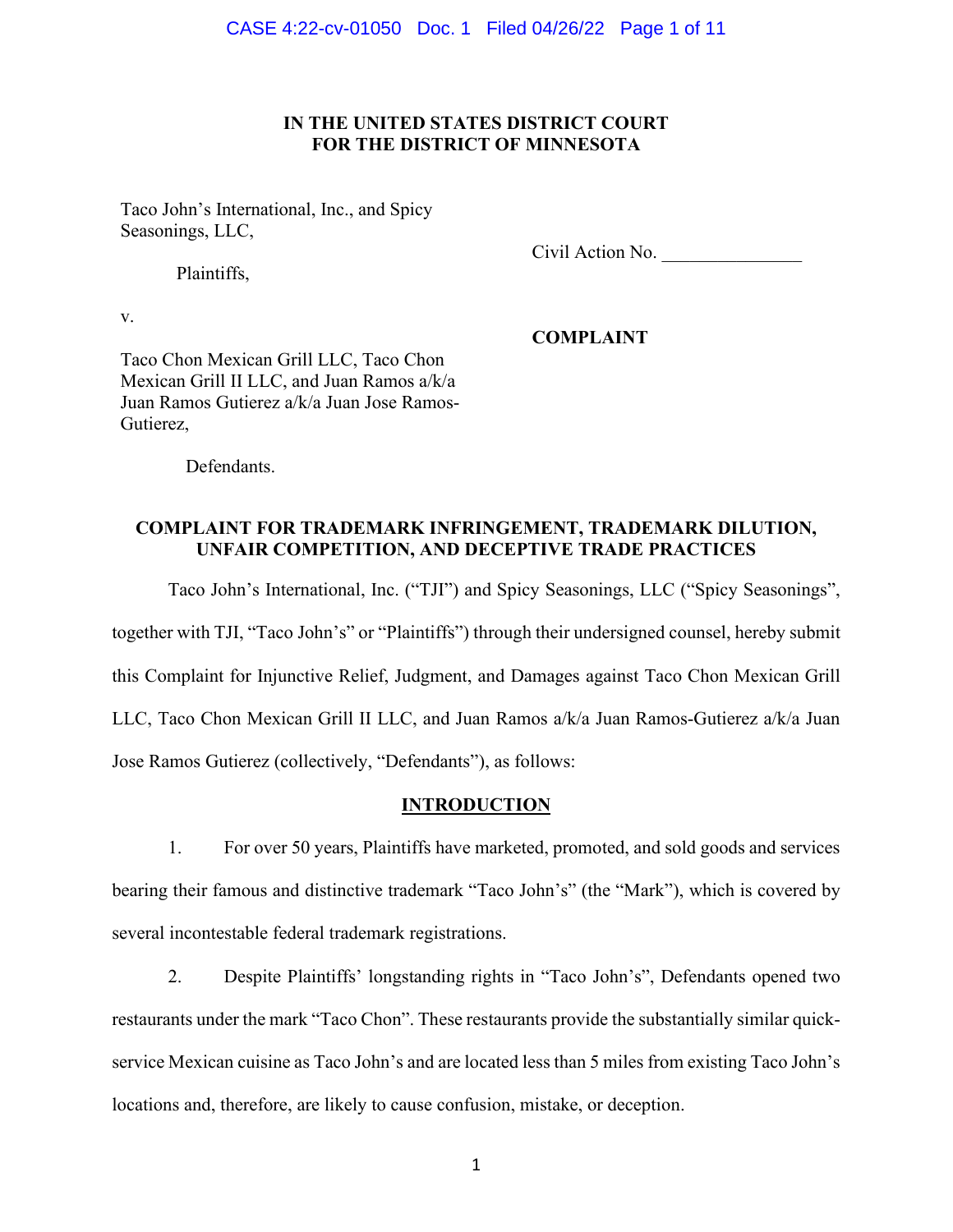### CASE 4:22-cv-01050 Doc. 1 Filed 04/26/22 Page 2 of 11

3. Defendants' use of the term "Taco Chon" is an attempt to trade on the goodwill and commercial magnetism that Taco John's has built up in the Mark and to free-ride on Taco John's fame as a preeminent Mexican restaurant brand. Taco John's brings this action at law and in equity for trademark infringement, trademark dilution, and unfair business practices arising under the Trademark Act of 1946, 15 U.S.C. §§ 1051 *et seq*, as well as Minnesota's Uniform Deceptive Trade Practices Act and Trademark Dilution under Minnesota state law.

### **PARTIES**

4. TJI is a Wyoming corporation with its principal place of business at 808 W.  $20<sup>th</sup>$ Street, Cheyenne, Wyoming 82001.

5. Spicy Seasonings is a Wyoming limited liability company with its principal place of business at 67 Goose Lane, Sheridan, Wyoming 82801.

6. Taco Chon Mexican Grill LLC is a Minnesota limited liability company with its principal place of business at 3009 16<sup>th</sup> Ave. S. Apt 2, Minneapolis, Minnesota 55407-5540. Upon information and belief, Juan Ramos a/k/a Juan Ramos-Gutierez a/k/a Juan Jose Ramos Gutierez is the sole member of Taco Chon Mexican Grill LLC.

7. Taco Chon Mexican Grill II LLC is a Minnesota limited liability company with its principal place of business at 2956 W. Davidson St., St. Cloud, Minnesota 56301. Upon information and belief, Juan Ramos a/k/a Juan Ramos-Gutierez a/k/a Juan Jose Ramos Gutierez is the sole member of Taco Chon Mexican Grill II LLC.

8. Juan Ramos a/k/a Juan Ramos Gutierez a/k/a Juan Jose Ramos-Gutierez is an individual who, upon information and belief, is domiciled in Minnesota.

### **JURISDICTION AND VENUE**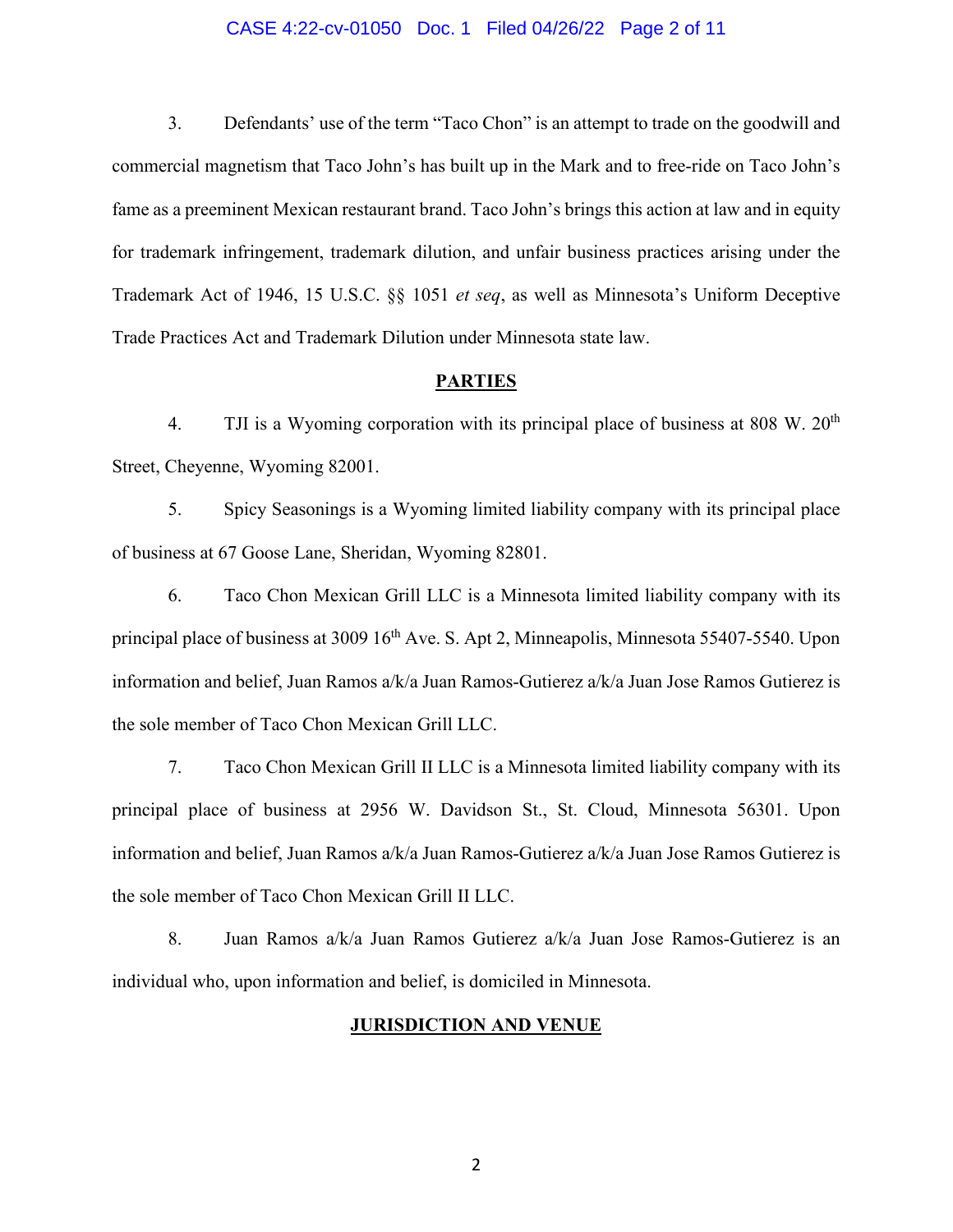### CASE 4:22-cv-01050 Doc. 1 Filed 04/26/22 Page 3 of 11

9. This Court has jurisdiction over the subject matter pursuant to § 39 of the Trademark Act of 1946, 15 U.S.C. §1121, 28 U.S.C. §1331 and 28 USC § 1338. This matter involves a federal question arising under Acts of Congress relating to trademarks and unfair competition.

10. Personal jurisdiction is proper in Minnesota because (a) Defendants reside in or were organized under the laws of Minnesota and maintain a principal place of business there; (b) Defendants marketed, offered for sale, and/or sold goods and services under the term "Taco Chon" within the State of Minnesota; and/or (c) Defendants have otherwise made or established contacts within the State of Minnesota to permit the exercise of personal jurisdiction.

11. Venue is proper in this forum, pursuant to 28 U.S.C. §§ 1391(b)(2) because Defendants infringed on Taco John's trademark in Minnesota.

### **FACTUAL ALLEGATIONS**

12. TJI is an owner-operator and franchisor of quick service Mexican restaurants.

13. TJI has 372 locations throughout the United States including 57 in Minnesota.

14. Spicy Seasonings is the owner of the service and trademark – "Taco John's". Spicy Seasonings has the following United States service and trademark registrations for the Mark: Registration Numbers 1,088,950, 1,617,184, and 1,627,389. Copies of these registrations are attached as Exhibits 1, 2 and 3.

15. The validity of Registration Numbers 1,088,950, 1,617,184, and 1,627,389 and TJI's right to use them in commerce is incontestable under 15 U.S.C. § 1065 and 15 U.S.C.  $§ 1115(b).$ 

16. Spicy Seasonings licenses the Mark to TJI. TJI, in turn, licenses the Mark to its franchisees.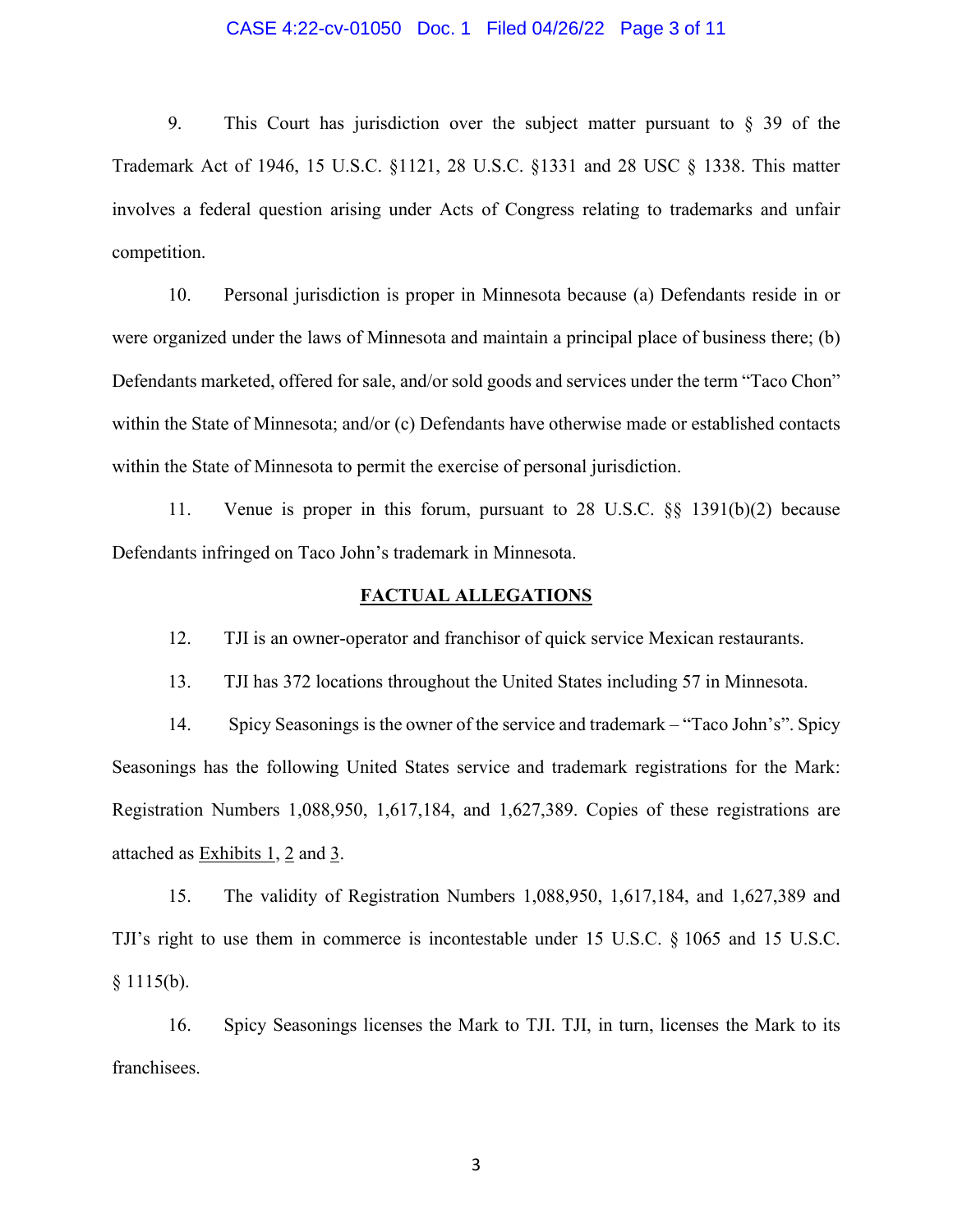### CASE 4:22-cv-01050 Doc. 1 Filed 04/26/22 Page 4 of 11

17. TJI also uses the mark in several TJI-owned and operated restaurants.

18. The relationship between TJI and its franchisees is governed by franchise agreements that allow the franchisees, for a term of years, to use TJI's trademarks, service marks, and licensed methods in exchange for royalties and other benefits.

19. Taco John's began using the Mark in interstate commerce as early as 1970.

20. Since Taco John's began using the Mark, it has expended considerable time, money, and effort in developing, promoting, and marketing the goods and services identified by the Mark. The public has come to recognize food, beverages, and restaurants bearing the Mark as coming from Taco John's and its franchisees. Taco John's has established a distinguished reputation with the public as to the quality of its goods and services. The goodwill associated with the Mark continues to be a unique benefit to Spicy Seasonings, TJI, and TJI's franchisees.

21. In or about January 2022, Taco John's learned that Defendants were using the mark "Taco Chon" as the name of their restaurants in Burnsville, Minnesota and St. Cloud, Minnesota.

22. The Burnsville "Taco Chon" restaurant is located only 4 miles from a Taco John's restaurant at 4111 Egan Dr, Savage, MN 55378.

23. Likewise, the St. Cloud "Taco Chon" restaurant is located a mere 1.2 miles from a Taco John's restaurant at 29 Division St, Waite Park, MN 56387.

24. Defendants are also using the "Taco Chon" term to market their restaurants online through the domain names "www.tacochonmn.com" and www.tacochon2.com.

25. Defendants are using the term in the exact same trade channel as TJI and its franchisees, namely, quick service Mexican restaurants. Defendants' use of the term "Taco Chon" imitates the Mark in a manner that is likely to cause consumer confusion and deceive the public regarding the source, sponsorship, and/or affiliation of those restaurants.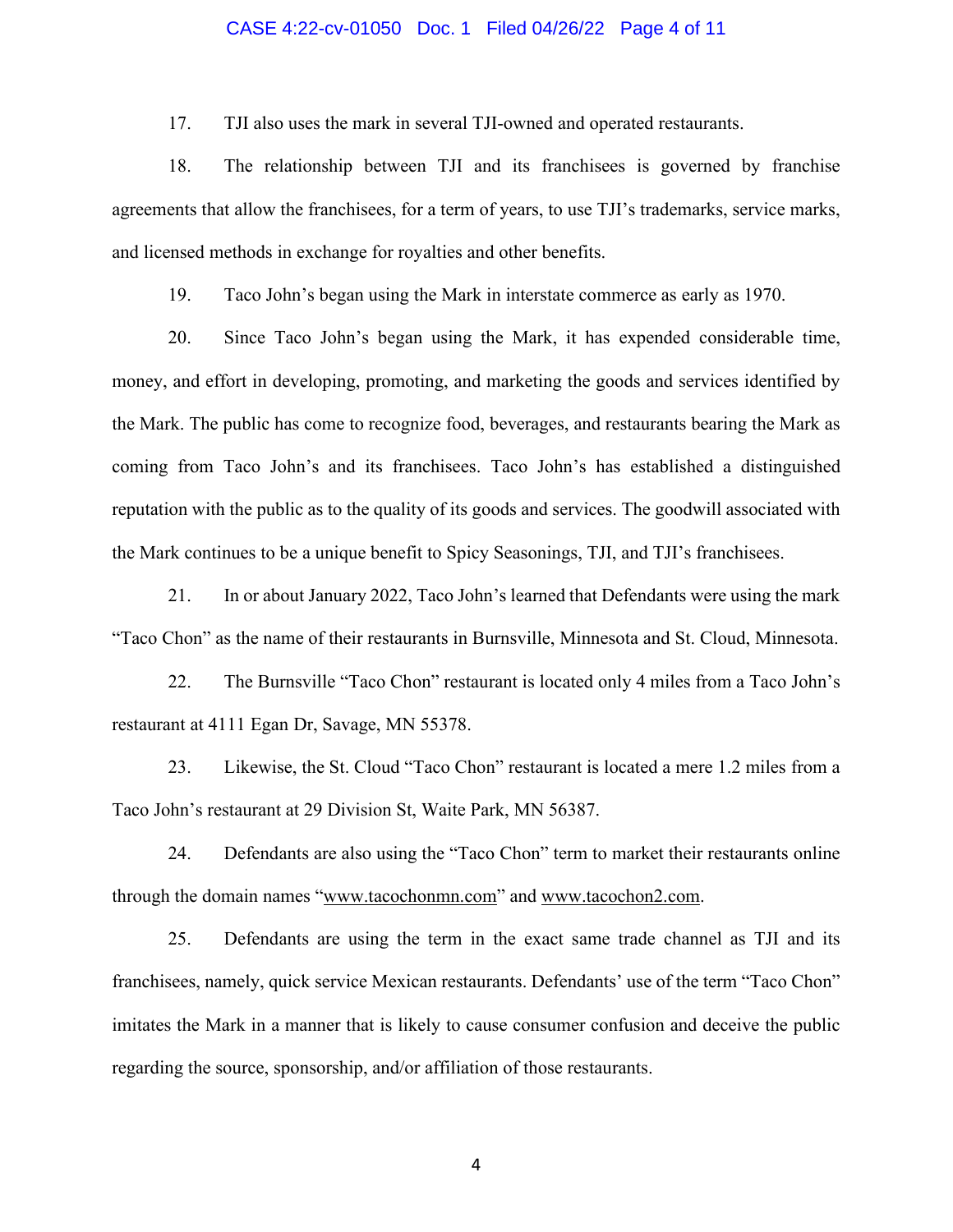### CASE 4:22-cv-01050 Doc. 1 Filed 04/26/22 Page 5 of 11

26. On February 1, 2022, TJI sent Defendants a cease and desist letter advising that "Taco Chon" is likely to cause confusion with "Taco John's." TJI demanded that Defendants cease using the mark "Taco Chon." TJI's counsel also spoke with Defendant Juan Ramos a/k/a Juan Ramos Gutierez a/k/a Juan Jose Ramos Gutierez, the owner and registered agent of the "Taco Chon" restaurants, again asking that his companies and he cease infringing on the Mark.

27. Despite these repeated demands, Defendants continue to unlawfully use "Taco Chon" on their websites, on their social media platforms, and throughout their restaurants.

### **FIRST CLAIM FOR RELIEF**

### **(Trademark Infringement Pursuant to the Statutory Laws of the United States against all Defendants)**

- 28. Plaintiffs incorporate all prior paragraphs.
- 29. Spicy Seasonings has federally-registered the Mark. Spicy Seasonings licenses the Mark to TJI, who, in turn, licenses it to its franchisees.

30. The Mark has been widely publicized through advertising in the United States. Taco John's has spent millions of dollars in this regard. As a result, the Mark is well and favorably known to the purchasing public as a distinctive indicator of the goods and services offered by TJI and its franchisees. The public associates the Mark with goods of a high and uniform quality. This enables TJI and those who lawfully license the Mark to compete more effectively in the marketplace.

31. The Defendants possess no right to use the Mark yet are using a mark in connection with the sale of goods and services that are substantially similar to those offered by TJI and its franchisees.

32. The Defendants are using the term "Taco Chon" in connection with quick service Mexican restaurants to confuse prospective purchasers, thereby inducing purchasers to believe,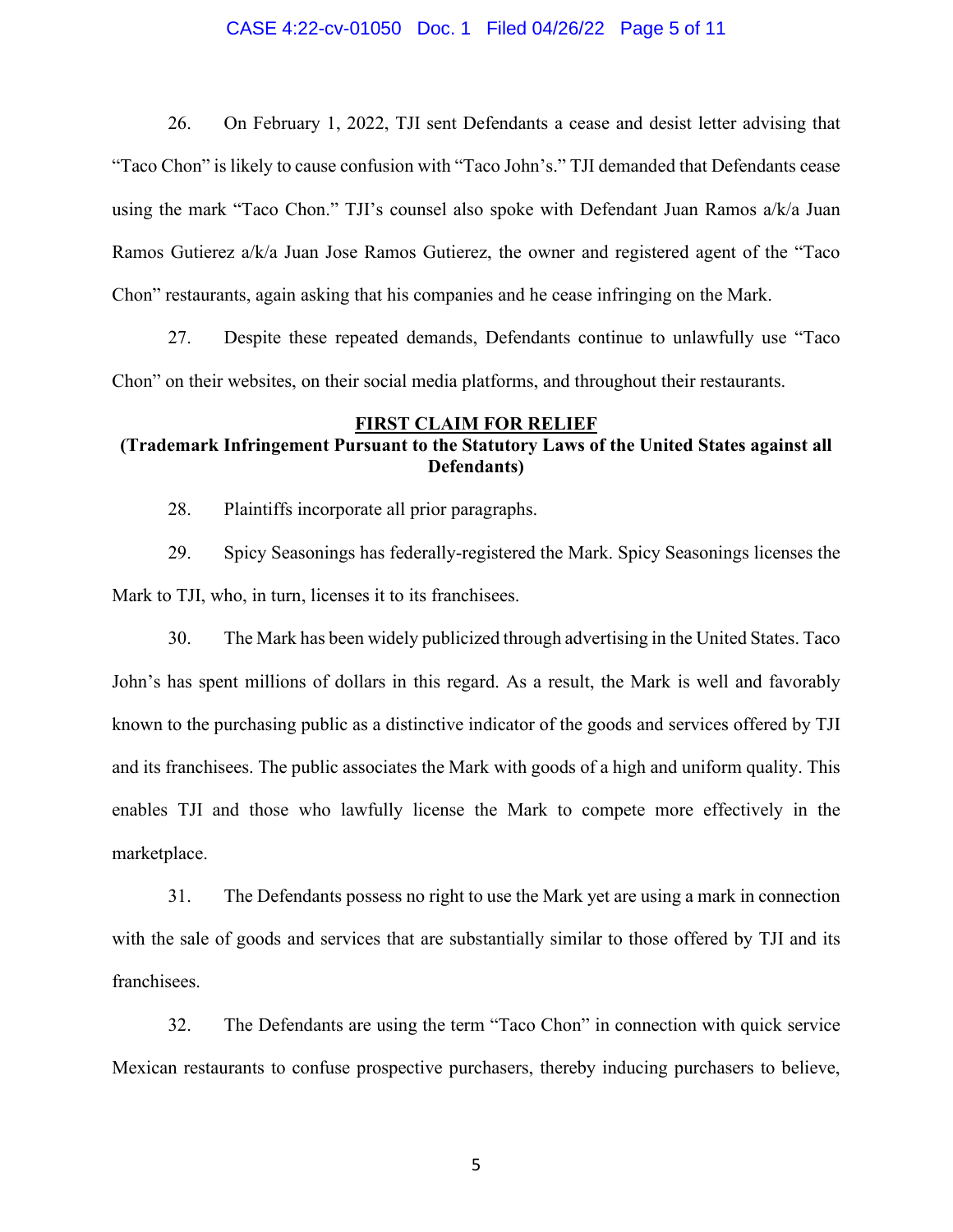### CASE 4:22-cv-01050 Doc. 1 Filed 04/26/22 Page 6 of 11

contrary to fact, that the goods offered by Defendants are rendered, sponsored, or otherwise connected to Taco John's.

33. The Defendants' use of the term "Taco Chon" constitutes infringement within the meaning of 15 U.S.C. § 1114 as such use is likely to cause confusion, to cause mistake, or to deceive.

34. The Defendants had actual knowledge of the Plaintiffs' rights in the Mark during their infringing activities. Thus, the Defendants are willfully and deliberately infringing the Plaintiffs' rights in the Mark.

35. The Defendants' infringement has caused irreparable injury, loss of reputation and pecuniary damages to Spicy Seasonings, TJI, and TJI's franchisees. Unless enjoined by this Court, the Defendants will continue their infringement to the Plaintiffs' immediate and irreparable damage. Pursuant to 15 U.S.C. § 1116, Plaintiffs are entitled to preliminary and permanent injunctive relief.

36. In addition to injunctive relief, pursuant to 15 U.S.C. § 1117, the Defendants' unlawful use of and/or infringement upon the Mark has caused Plaintiffs to suffer substantial direct and consequential damages in an amount to be established at trial. Under 15 U.S.C.  $\S 1117(a)$ , Plaintiffs are entitled to recover Defendants' profits, any damages suffered by Plaintiffs including enhanced damages and the costs of this action.

37. Moreover, as this case is exceptional, particularly after receipt of a cease and desist letter, Plaintiffs are entitled to judgment for their reasonable attorneys' fees and costs, as provided for under 15 U.S.C. § 1117(a).

### **SECOND CLAIM FOR RELIEF (Trademark Dilution against all Defendants)**

38. Plaintiffs incorporate all prior paragraphs.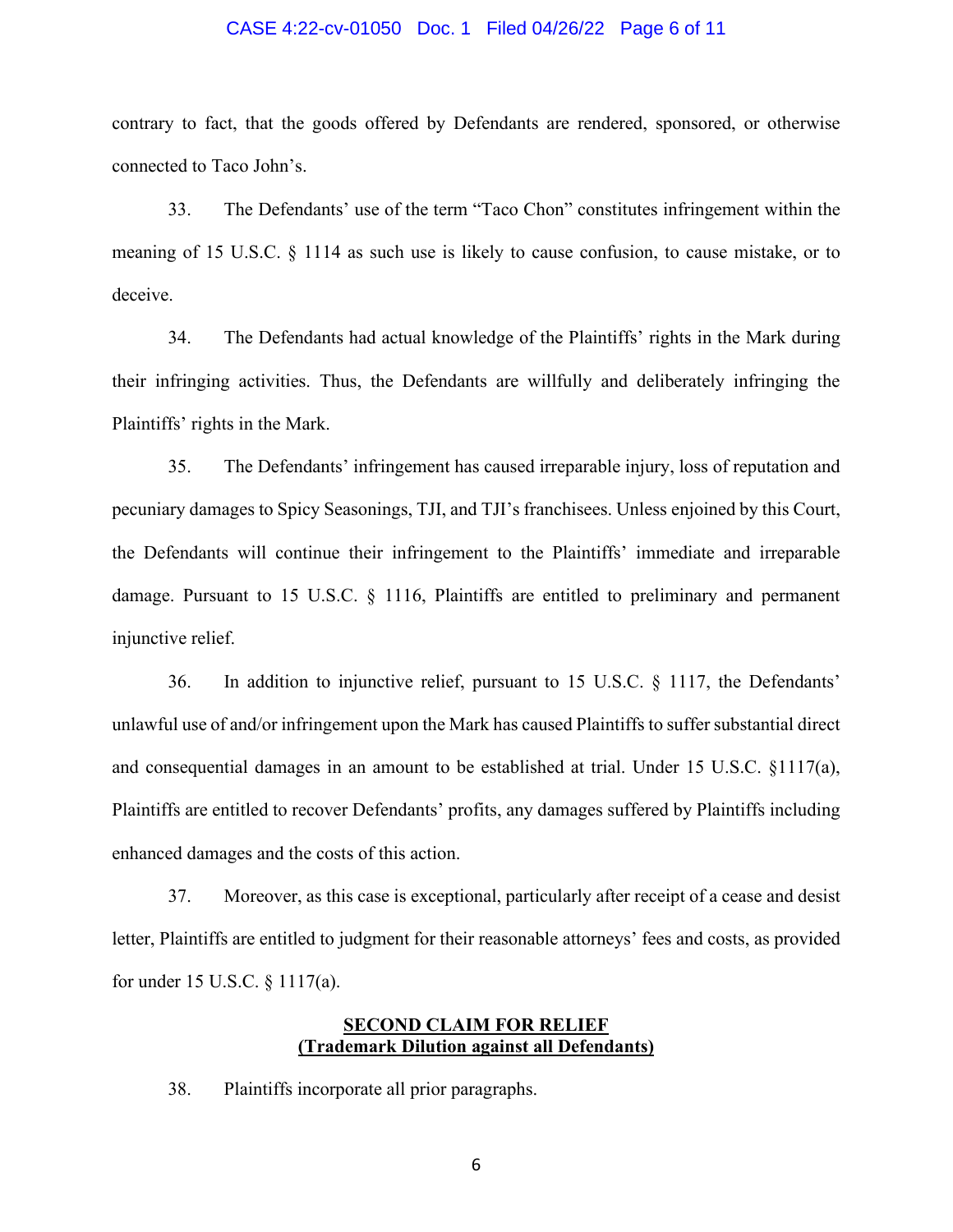### CASE 4:22-cv-01050 Doc. 1 Filed 04/26/22 Page 7 of 11

39. For decades, Plaintiffs continuously promoted and used the Mark throughout the United States. The Mark has become a famous and well-known identifier of TJI and its goods and services well before Defendants began using the term "Taco Chon."

40. Defendants' use of "Taco Chon" in commerce dilutes the distinctiveness of Plaintiffs' "Taco John's" Mark by (a) eroding the public's exclusive identification of the famous Mark with TJI; (b) tarnishing and degrading the positive association and quality connotation of the Mark; and (c) otherwise lessening the capacity of the Mark to identify and distinguish Plaintiffs' goods and services.

41. Defendants' actions, particularly after receipt of a cease and desist letter, demonstrate an intentional, willful, and malicious intent to trade on the goodwill associated with the Mark or to cause dilution of the Mark to the great and irreparable injury of Plaintiffs.

42. Defendants have caused and will continue to cause irreparable injury to Plaintiffs' goodwill and business reputations, and dilution of the distinctiveness and value of Plaintiffs' famous and distinctive Mark in violation of 15 U.S.C. § 1125(c). Plaintiffs therefore are entitled to injunctive relief and to Defendants' profits, actual damages, enhanced damages, and reasonable attorneys' fees under 15 U.S.C. §§ 1125(c), 1116, and 1117

### **THIRD CLAIM FOR RELIEF**

### **(Unfair Competition Pursuant to the Statutory Laws of the United States against all Defendants)**

43. Plaintiffs incorporate all prior paragraphs.

44. Spicy Seasonings, through TJI and its franchisees, began using the Mark in interstate commerce as early as 1970.

45. Plaintiffs and TJI's franchisees have invested millions to advertise and promote the Mark and the goods and services offered under the Mark.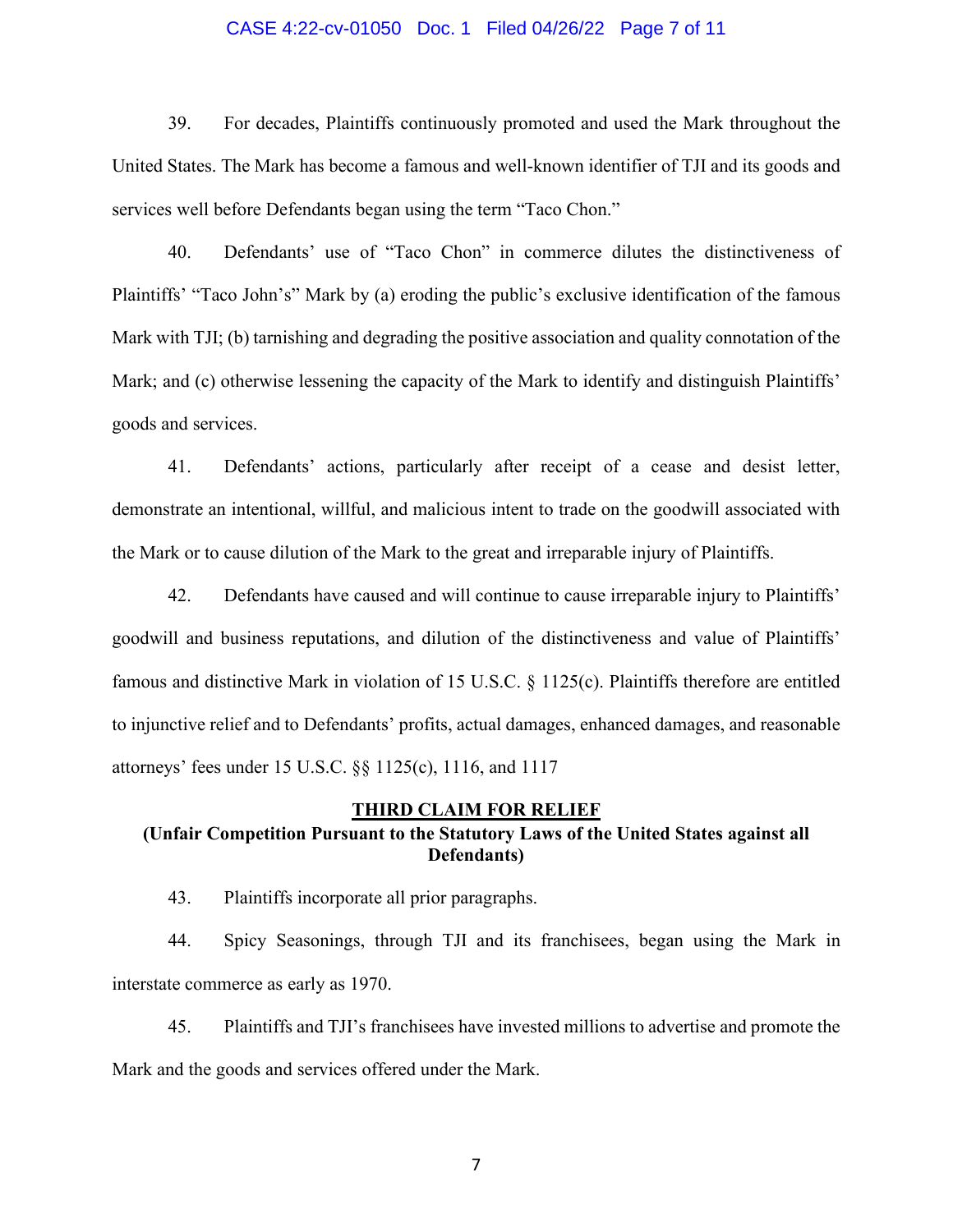### CASE 4:22-cv-01050 Doc. 1 Filed 04/26/22 Page 8 of 11

46. After Plaintiffs and TJI promoted the Mark for over 50 years, Defendants opened competitor restaurants called "Taco Chon" just miles away from existing Taco John's locations.

47. As Taco John's competitor, Defendants are using the Taco Chon term to solicit the same consumers that frequent Taco John's.

48. Defendants had knowledge of the Mark when they opened their restaurants using the "Taco Chon" name. Defendants intentionally adopted and used a facsimile of the Mark knowing the "Taco Chon" name would mislead and deceive consumers.

49. The Defendants' use of the Mark in conjunction with the operation of a competing business is likely to cause confusion, to cause mistake and to deceive as to source or sponsorship of the Mark and thus constitutes willful and intentional unfair competition of the Mark in violation of 15 U.S.C. § 1125(a) particularly after the Defendants received a cease and desist letter.

50. Defendants' conduct has caused, and is likely to continue causing, substantial injury to the public and to Plaintiffs. Therefore, Plaintiffs are entitled to injunctive relief and to recover Defendants' profits, actual damages, enhanced damages, costs, and reasonable attorneys' fees under 15 U.S.C. §§ 1125(a), 1116, and 1117.

### **FOURTH CLAIM FOR RELIEF**

### **(Violation of Minnesota's Uniform Deceptive Trade Practices Act against all Defendants)**

51. Plaintiffs incorporate all prior paragraphs.

52. Defendants have been passing off their goods and services as those of TJI, causing a likelihood of confusion or misunderstanding as to the source, sponsorship, or approval of Defendants' goods, causing a likelihood of confusion as to Defendants' affiliation, connection, or association with TJI, and otherwise damaging the public.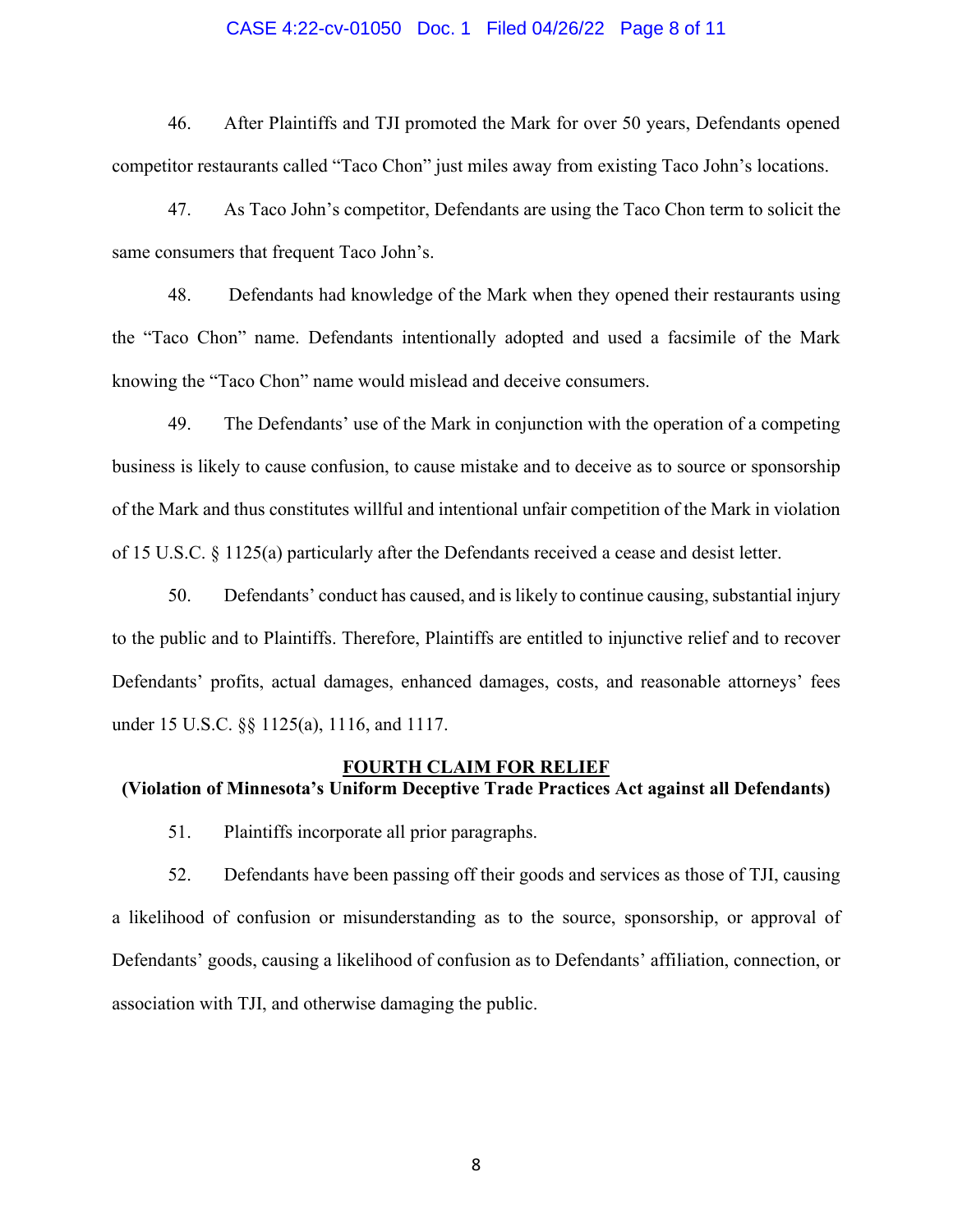### CASE 4:22-cv-01050 Doc. 1 Filed 04/26/22 Page 9 of 11

53. Defendants' conduct constitutes unfair and deceptive practices in the course of a business, trade, or commerce in violation of the unfair and deceptive trade practices statutes in Minnesota, Minn. Stat. § 325D.43, *et seq*..

54. Defendants' use of Taco Chon's has caused and is likely to cause substantial injury to the public and to Plaintiffs. Plaintiffs are thus entitled to injunctive relief and to recover damages in an amount to be determined at trial.

55. Since Defendants willfully engaged in the trade practice knowing it to be deceptive, including after receipt of a cease and desist letter, Plaintiffs are also entitled to their attorneys' fees pursuant to Minn. Stat. § 325D.45(2).

### **FIFTH CLAIM FOR RELIEF**

### **(State Trademark Dilution and Injury to Business Reputation against all Defendants)**

56. Plaintiffs incorporate all prior paragraphs.

57. Plaintiffs have extensively and continuously promoted and used the Mark throughout Minnesota. The Mark became a distinctive, famous, and well-known symbol of Plaintiffs within Minnesota well before Defendants used the term "Taco Chon."

58. Defendants' conduct dilutes and is likely to dilute the distinctiveness of Plaintiffs' Mark by eroding the public's exclusive identification of this Mark with Plaintiffs, and tarnishing and degrading the positive associations and quality connotations of the Mark.

59. Defendants are causing and will continue to cause irreparable injury to Plaintiffs' goodwill and business reputation and dilution of the distinctiveness and value of Plaintiffs' famous and distinctive Mark in violation of the Minnesota anti-dilution statute, Minn. Stat. § 333.285.

60. Defendants willfully intended to trade on Plaintiffs' reputation or to cause dilution of Plaintiffs' famous mark.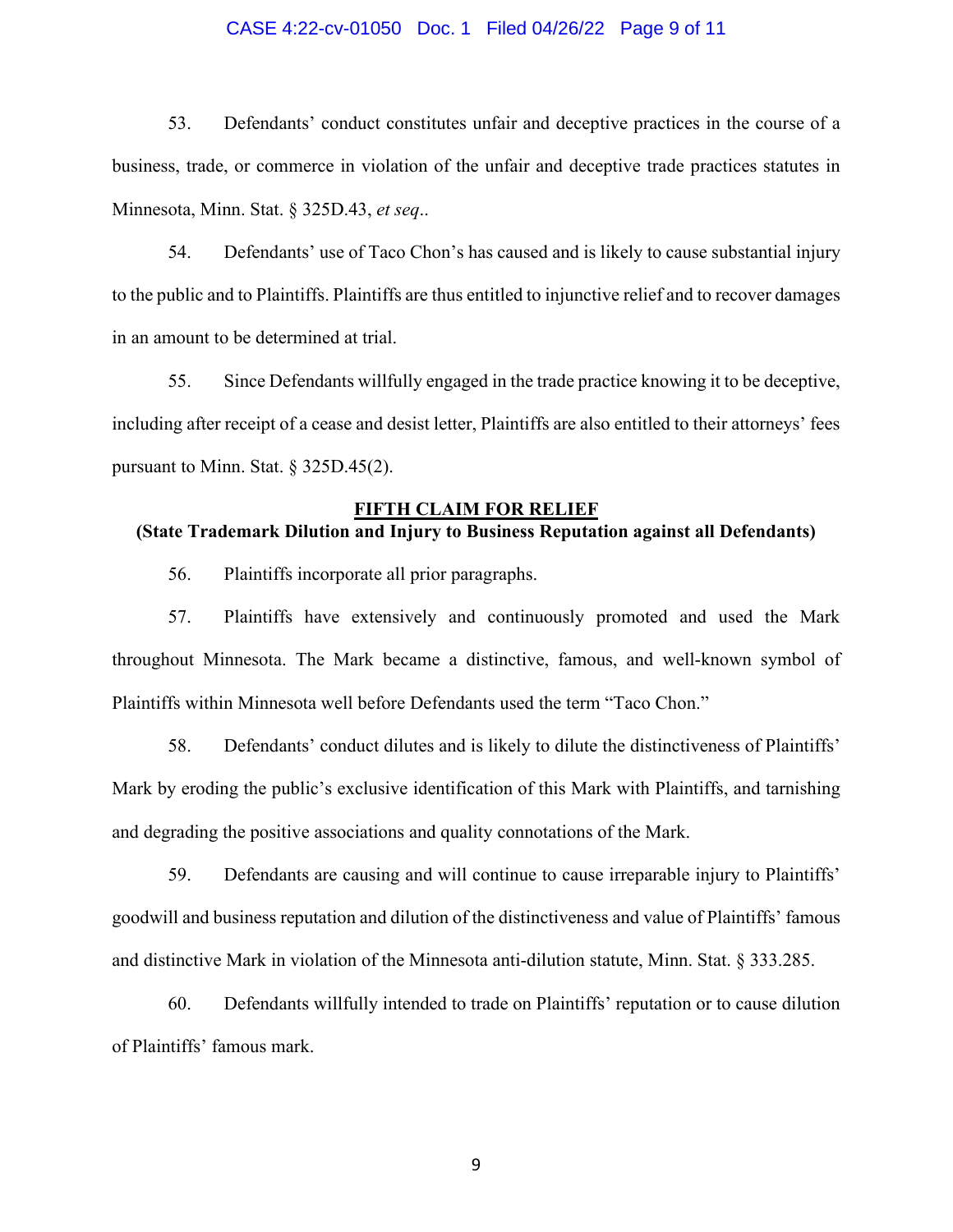### CASE 4:22-cv-01050 Doc. 1 Filed 04/26/22 Page 10 of 11

Plaintiffs are therefore entitled to injunctive relief, damages, and costs in an amount to be determined at trial.

### **PRAYER FOR RELIEF**

**WHEREFORE**, for the reasons set forth above, Plaintiffs respectfully request the following relief:

- A. Enter judgment in favor of Plaintiffs and against the Defendants, jointly and severally, on all claims for relief in this Complaint;
- B. Grant a permanent injunction against the Defendants enjoining them from engaging in the following acts in accordance with Fed. R. Civ. P. 65:
	- i. Using the term "Taco Chon" in connection with any Mexican themed restaurant, including but not limited to any signage, menus, advertising, directories, websites, and social media platforms;
	- ii. Using in any manner any service mark, trademark, trade name, trade dress words, abbreviations, designs, colors, or combination thereof which would imitate, resemble, or suggest the Mark; and
	- iii. Unfairly competing with Plaintiffs, diluting the distinctiveness of Plaintiffs' well-known Mark and otherwise injuring the Plaintiffs' business reputation in any manner.
- C. Award Plaintiffs the Defendants' profits during the term the Defendants used the term "Taco Chon";
	- i. Order that Defendants be compelled to account to Plaintiffs for any and all profits derived from sales utilizing the term "Taco Chon;"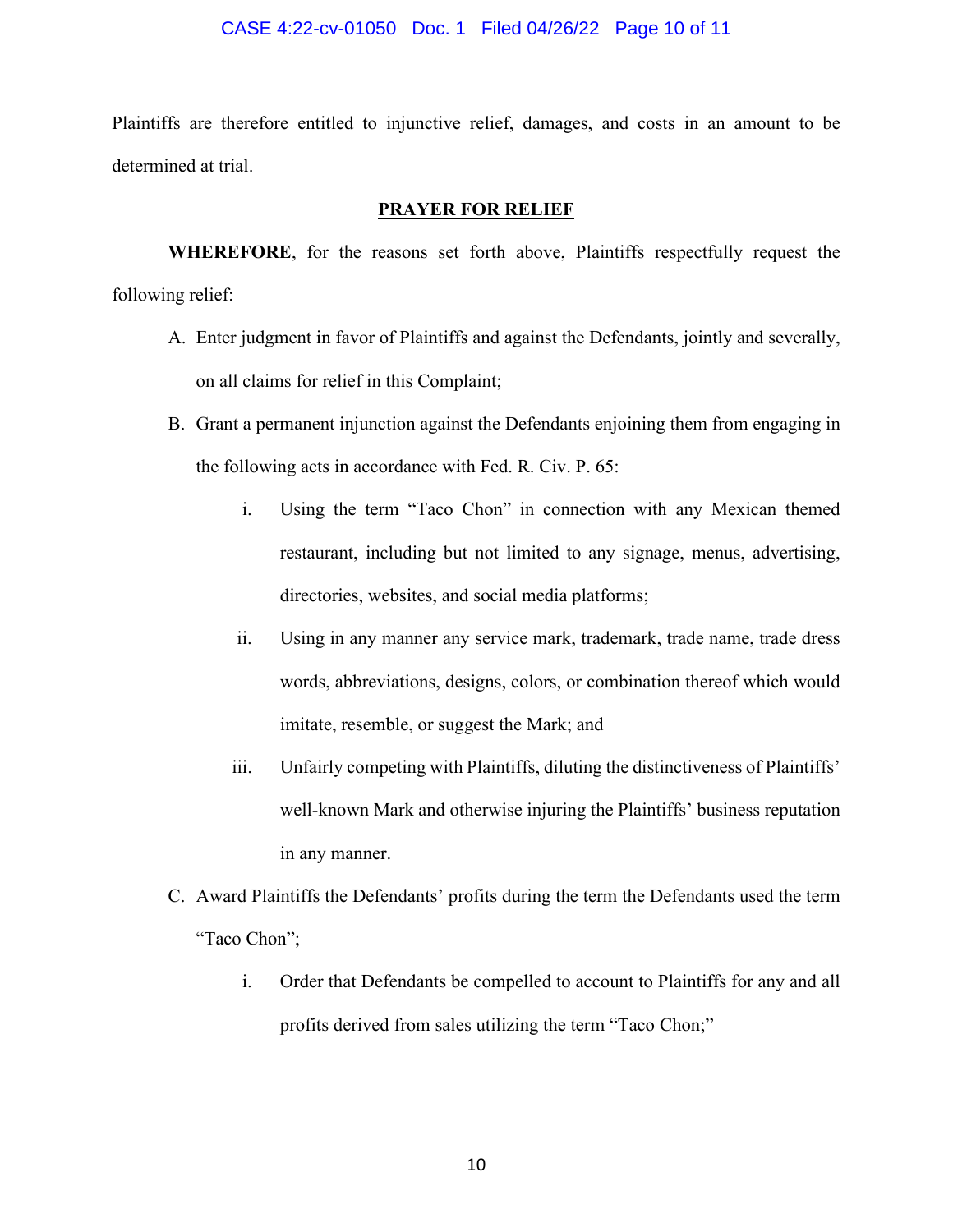- D. Award Plaintiffs their compensatory and consequential damages in an amount to be proven at trial;
- E. Award Plaintiffs pre- and post-judgment interest; enhanced, punitive, treble, or exemplary damages; and attorney fees and costs, pursuant to applicable rule or statutory provision; and
- F. Award Plaintiffs any such other and further relief as the Court may deem just and proper.

Respectfully Submitted,

Date: April 26, 2022 */s/Christopher A. Young* Christopher A. Young (288998) LARKIN HOFFMAN DALY & LINDGREN LTD. 8300 Norman Center Drive, Suite 1000 Minneapolis, Minnesota 55437-1060 Telephone 952.835.3800 Facsimile 952.842.1832 cyoung@larkinhoffman.com

> Harold R. Bruno III (pro hac vice forthcoming) Nicholas F. Labor (pro hac vice forthcoming) ROBINSON WATERS & O'DORISIO, P.C. 1099 18th Street, Suite 2600 Denver, CO 80202 (303) 297-2600 hbruno@rwolaw.com nlabor@rwolaw.com

### *ATTORNEYS FOR PLAINTIFFS*

*Taco John's International, Inc. and Spicy Seasonings, LLC*

4869-4141-5965, v. 1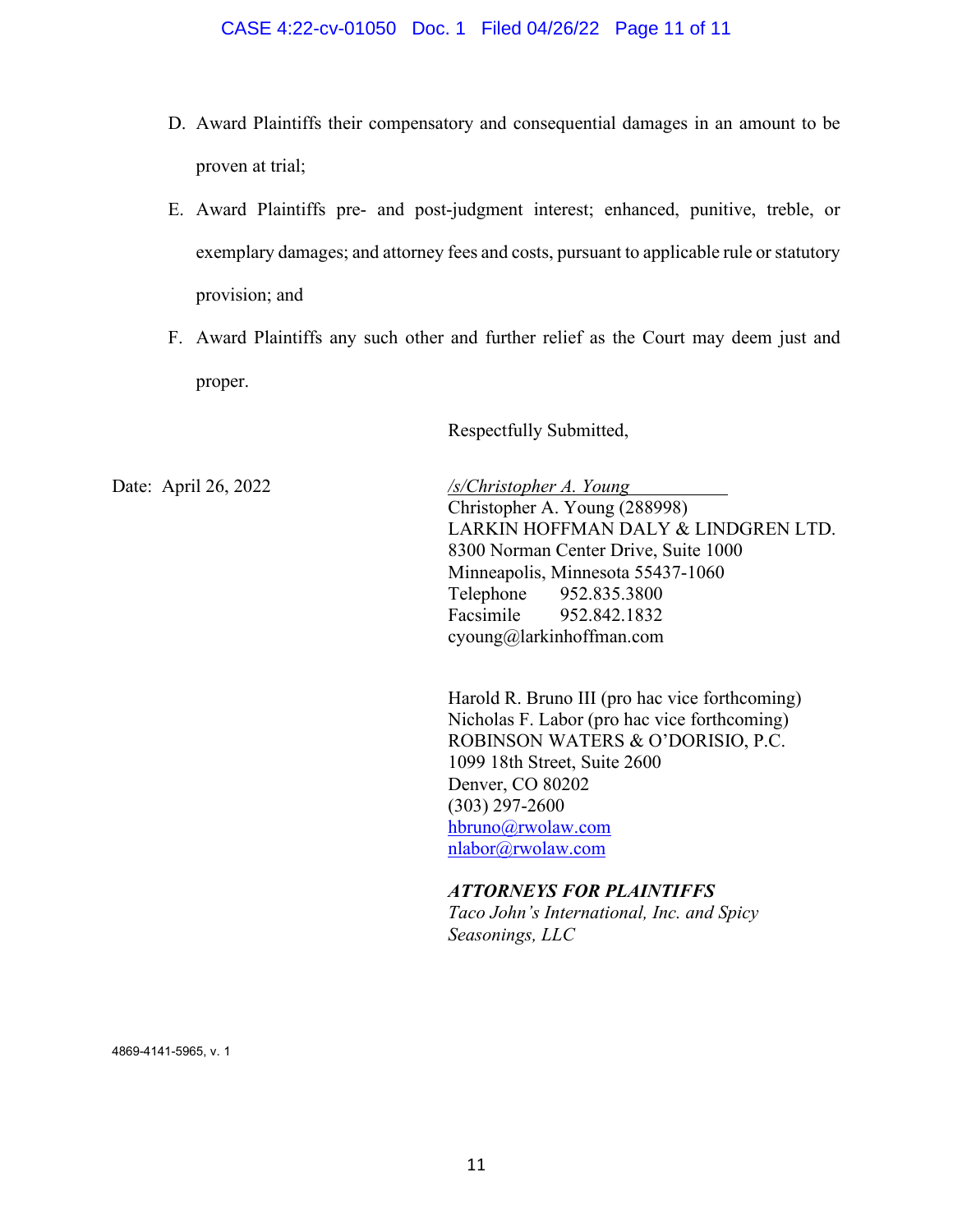CASE 4:22-cv-01050 Doc. 1-1 Filed 04/26/22 Page 1 of 9

### **EXHIBIT 1**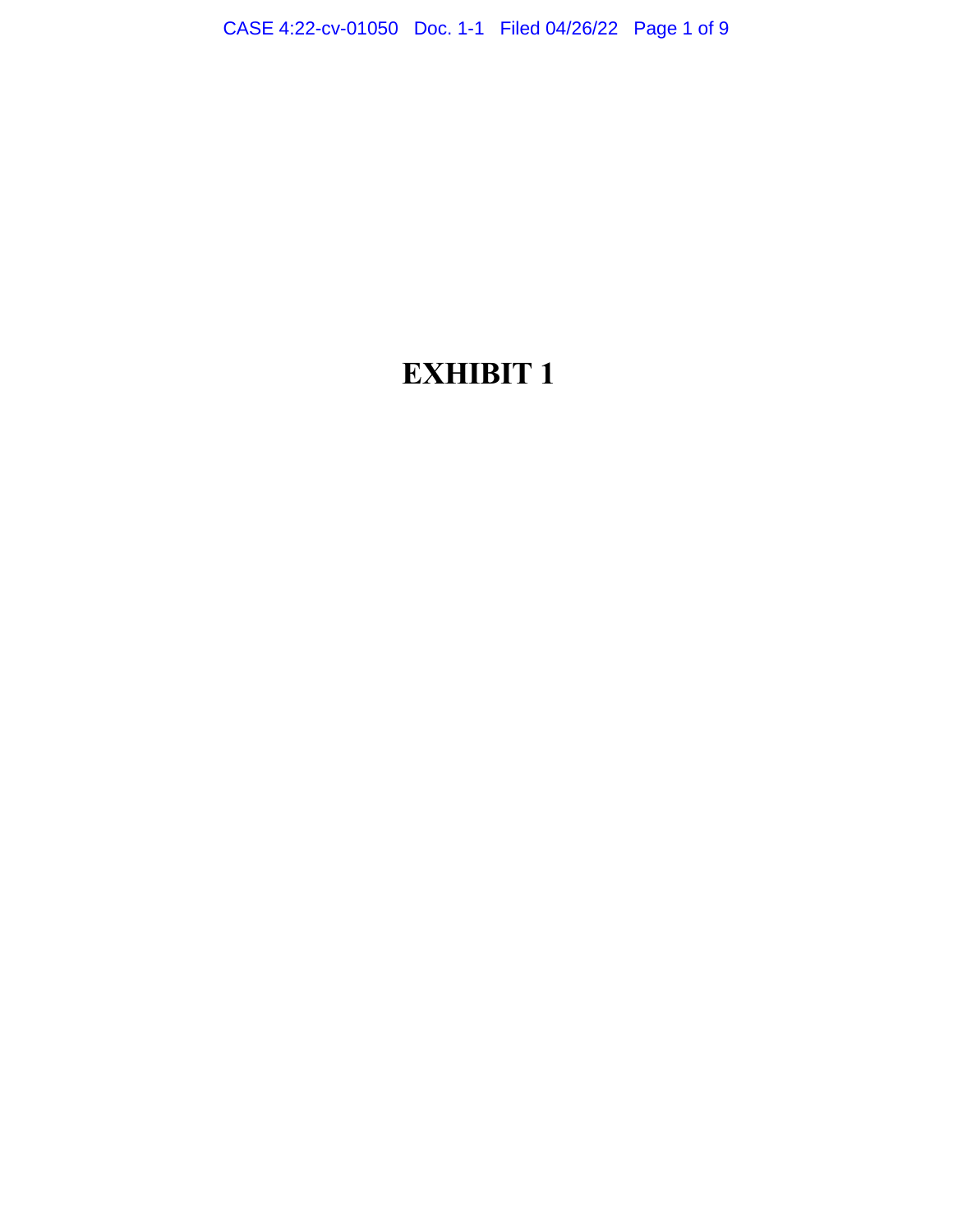4/18/22, 4:28 PM

Trademark Electronic Search System (TESS)

United States Patent and Trademark Office

J, Home Site Index Search FAQ Glossary Contacts eBusiness eBiz alerts News

# Trademarks > Trademark Electronic Search System (TESS)

TESS was last updated on Mon Apr 18 03:32:22 EDT 2022

|                    |                            |                                                                                                                                                                                                                                                 |                                                                                                                                                                                                                                | СA                   | SЕ                            | 4:22-cv-01                             |                      |                    | 050                  |                                    | Doc.                                                                                                                                                                                 | 1-1                |              | <b>Filed 04/26/22</b>                                                                                               | Page                                                   | 2 of 9                                                                                                                                                                                                                                                                           |  |
|--------------------|----------------------------|-------------------------------------------------------------------------------------------------------------------------------------------------------------------------------------------------------------------------------------------------|--------------------------------------------------------------------------------------------------------------------------------------------------------------------------------------------------------------------------------|----------------------|-------------------------------|----------------------------------------|----------------------|--------------------|----------------------|------------------------------------|--------------------------------------------------------------------------------------------------------------------------------------------------------------------------------------|--------------------|--------------|---------------------------------------------------------------------------------------------------------------------|--------------------------------------------------------|----------------------------------------------------------------------------------------------------------------------------------------------------------------------------------------------------------------------------------------------------------------------------------|--|
| <b>Attorney of</b> | Assignment<br>Recorded     |                                                                                                                                                                                                                                                 | Owner                                                                                                                                                                                                                          | Date<br>Registration | <b>Number</b><br>Registration | <b>Original Filing</b><br><b>Basis</b> | <b>Current Basis</b> | <b>Filing Date</b> | <b>Serial Number</b> | <b>Mark Drawing</b><br><b>Code</b> | Services<br><b>Goods and</b>                                                                                                                                                         | <b>Word Mark</b>   | <b>Iyped</b> | <b>TSDR</b>                                                                                                         | Start<br>List At:                                      | <b>TESS HOME</b>                                                                                                                                                                                                                                                                 |  |
|                    | <b>ASSIGNMENT RECORDED</b> | VVOMING 82801<br>(LAST LISTED OWNER) SPICY SEASONINGS, LLC LIMITED LIABILITY COMPANY WYOMING 12 BEAVER DRIVER DRIVER DRIVER DRIVER DRIVER DRIVER DRIVER DRIVER DRIVER DRIVER DRIVER DRIVER DRIVER DRIVER DRIVER DRIVER DRIVER DRIVER DRIVER DRI | (REGISTRANT) TURNER AND TURNER AND 1750 SOO HANONY LANE CHATES 600 HARIC STATES 600 HAND NATERS AND TURNER AND TURNER AND TURNER AND TURNER AND TURNER AND TURNER AND TURNER AND TURNER AND TURNER AND TURNER AND TURNER AND T | April 4, 1978        | 1088950                       | $\overrightarrow{v}$                   | $\overrightarrow{v}$ | April 23, 1973     | 72455373             | (1) TYPED DRAWING                  | IC 001 005 029 030 031 032. US 046. G & S: FLAT FILLED AND FOLDED FILLED TACOS AND TORTILLAS, BURRITOS, TAMALES<br>AND CHILI J. FIRST USE: 19700301. FIRST USE IN COMMERCE: 19700301 | <b>TACO JOHN'S</b> | Dunweld      | <b>ASSIGN Status</b><br><b>TTAB Status</b><br>(Use the "Back" prition of the Linesian<br>Browser to return to TESS) | 요<br>또<br>dunr<br>to record:<br>Record 15 out<br>of 15 | Logout   Please logout when you are done to release system resources allocated for you.<br>NEW USER STRUCTURED FREE FORM<br>BROWSE DICT SEARCH OG<br>BOTTON<br>HELP<br>PREV LIST<br><b>CURR LIST</b><br><b>NEXT LIST</b><br><b>First Doc</b><br>PREV Doc<br>NEXT DOC<br>Lvsr Doc |  |

https://tmsearch.uspto.gov/bin/showfield?f=doc&state=4802%3Ae8093i.2.15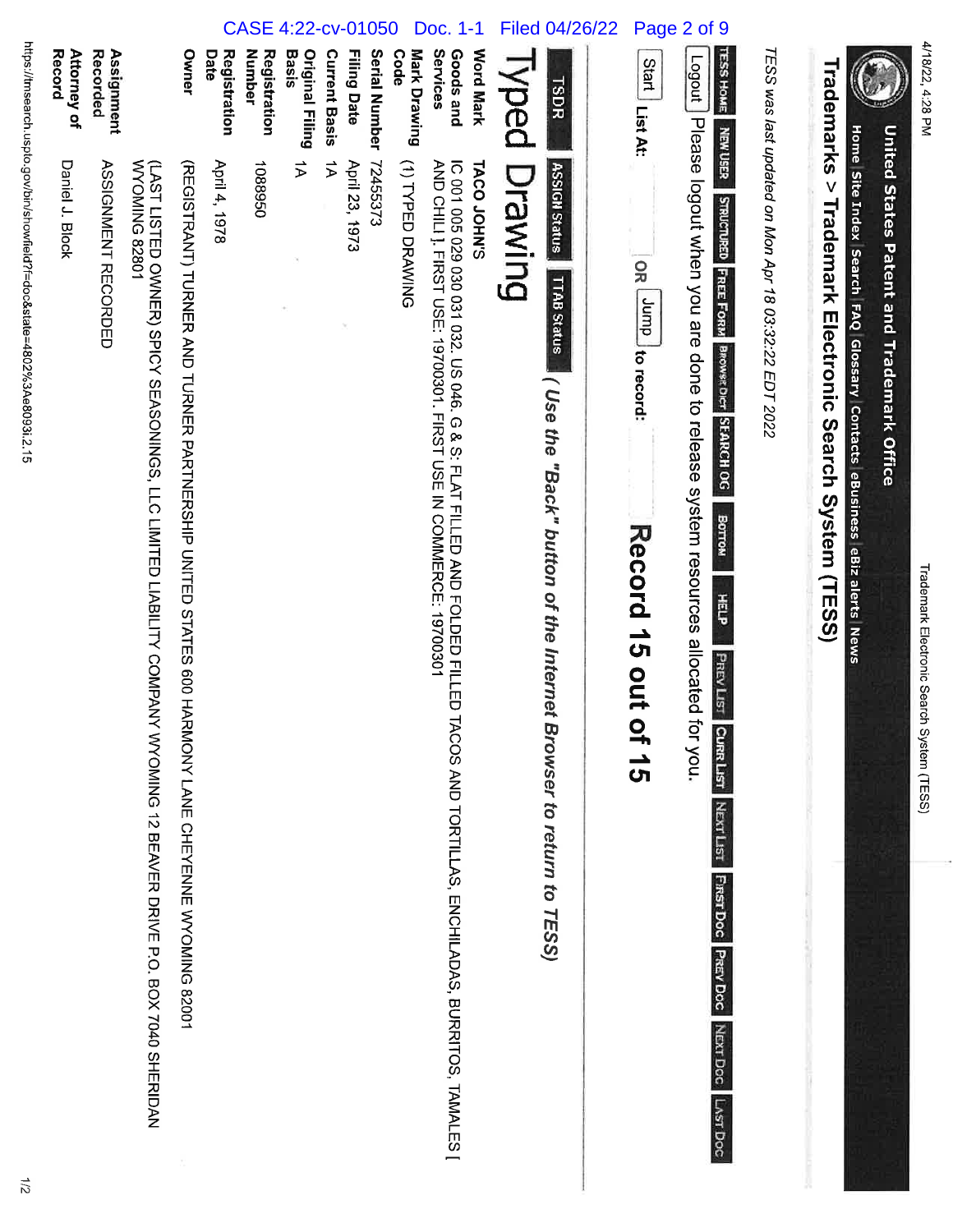| CASE 4:22-cv-01050 | Doc. 1-1 Filed 04/26/22 Page 3 of 9 |                                                                   |                                                                                                                                                                                                                                                                                                                                                                                                                  |
|--------------------|-------------------------------------|-------------------------------------------------------------------|------------------------------------------------------------------------------------------------------------------------------------------------------------------------------------------------------------------------------------------------------------------------------------------------------------------------------------------------------------------------------------------------------------------|
|                    |                                     |                                                                   | 4/18/22, 4:28 PM<br><b>TESS HOME</b><br>Register<br><b>Disclaimer</b><br><b>Affidavit Text</b><br>Indicator<br>Renewal<br>Type of Mark<br>Live/Dead<br>NEW USER                                                                                                                                                                                                                                                  |
|                    |                                     | HOME   SITE INDEX   SEARCH   eBUSINESS   HELP<br>  PRIVACY POLICY | <b>LIVE</b><br>SECT 15. SECT 8 (6-YR). SECTION 8(10-YR) 20180224.<br><b>PRINCIPAL</b><br>TRADEMARK<br>APLICANT DISCLAIMS THE WORD "TACO" APART FROM THE MARK AS SHOWN.<br>3RD RENEWAL 20180224<br><b>STRUCTURED FREE FORM</b><br><b>BROWSE DICT</b><br><b>SEARCH OG</b><br>đ<br>Trademark Electronic Search System (TESS)<br>$\frac{1}{2}$<br>PREV LIST CURR LIST NEXT LIST FIRST DOC PREV DOC NEXT DOC LAST DOC |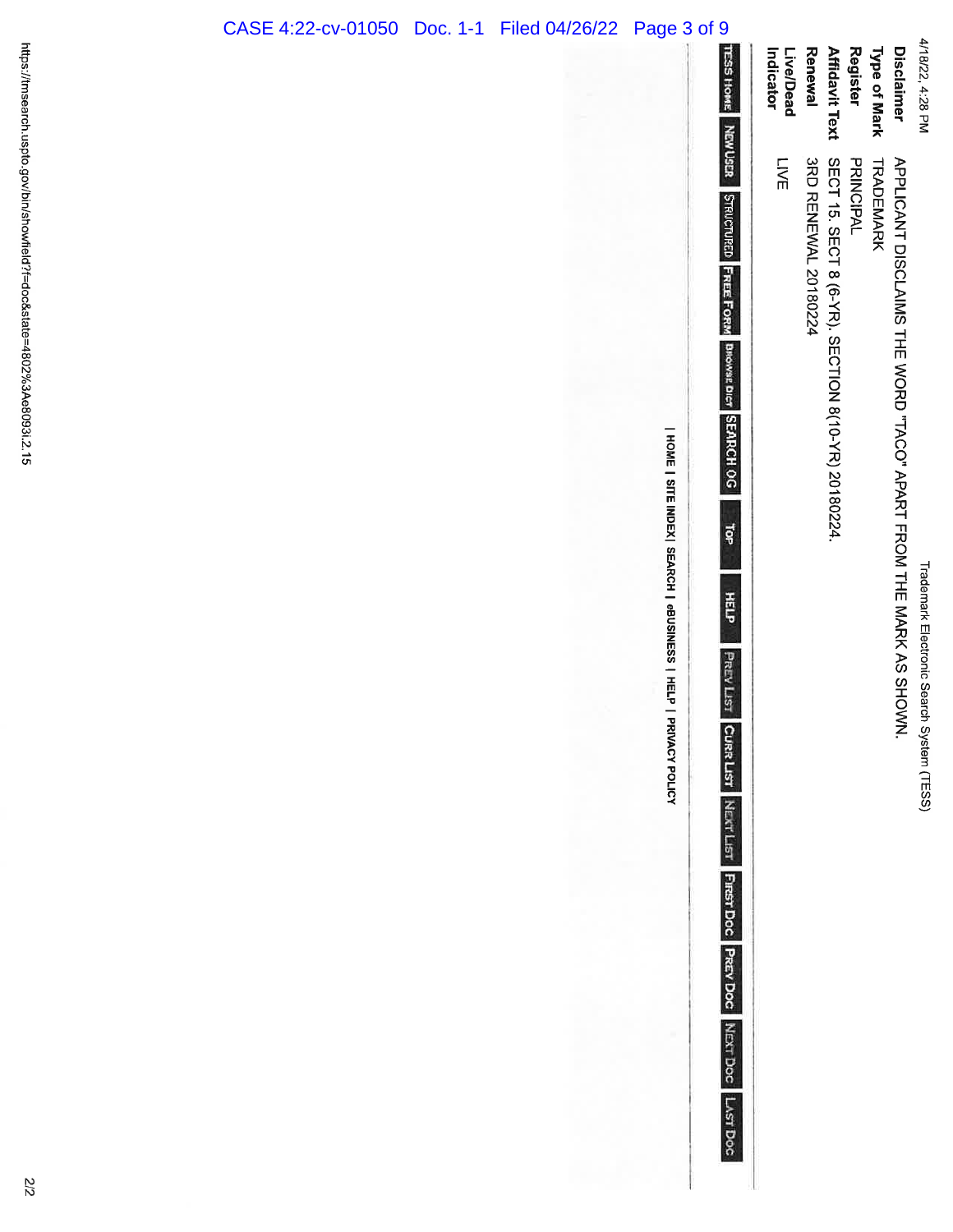CASE 4:22-cv-01050 Doc. 1-1 Filed 04/26/22 Page 4 of 9

### **EXHIBIT 2**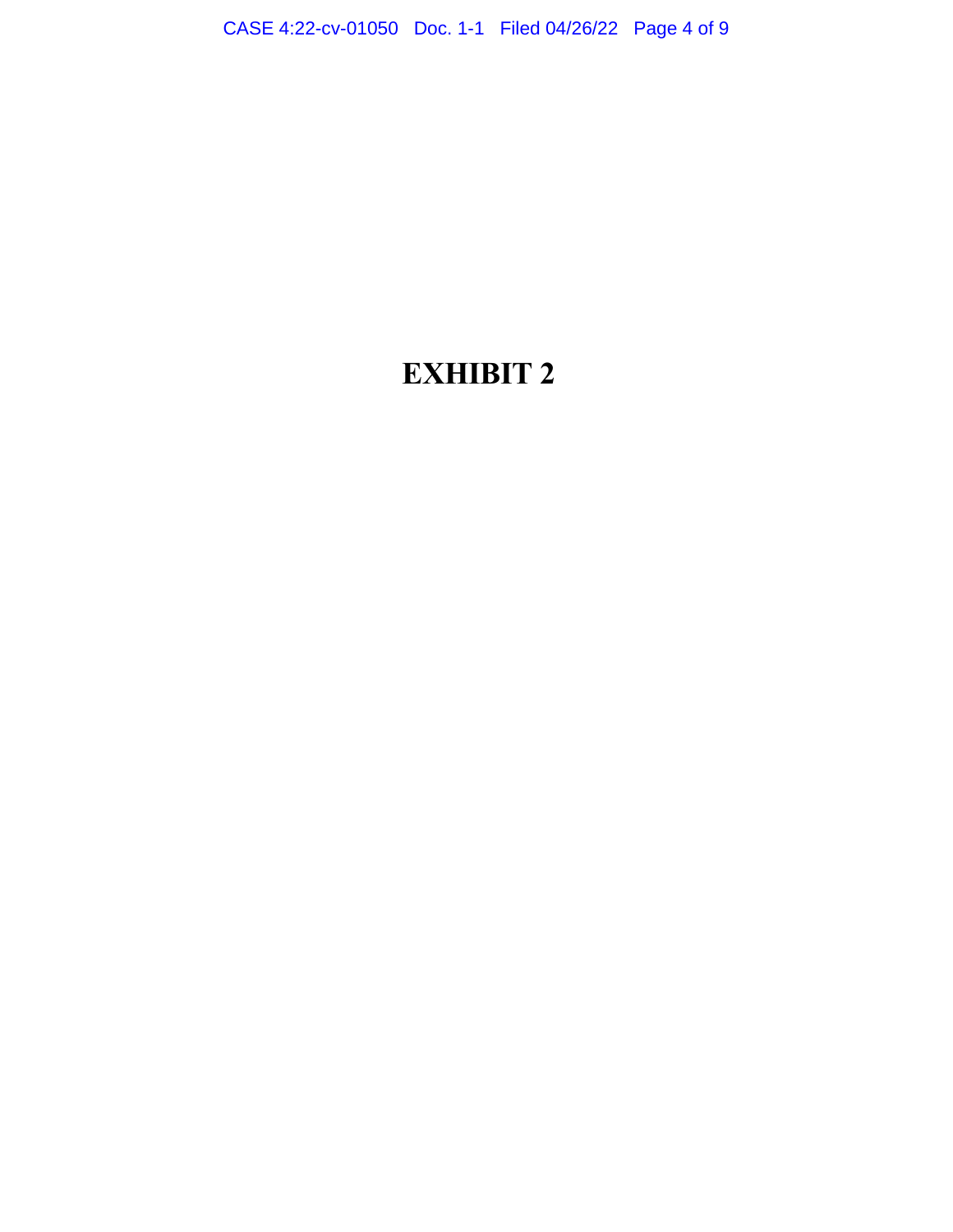

6, Home Site Index Search FAQ Glossary Contacts eBusiness eBiz alerts News

# Trademarks > Trademark Electronic Search System (TESS)

TESS was last updated on Mon Apr 18 03:32:22 EDT 2022

|                 |                                        | <b>CASE</b>                                   | $4:22$ -cv-01                                 |                  | .050                           | $1 - 1$<br>Doc                                                                                                         | Filed 04/26/22                                                                                                        | 5 of 9<br>Page                                                                                                                                                                                                                                                                                                                                                                         |
|-----------------|----------------------------------------|-----------------------------------------------|-----------------------------------------------|------------------|--------------------------------|------------------------------------------------------------------------------------------------------------------------|-----------------------------------------------------------------------------------------------------------------------|----------------------------------------------------------------------------------------------------------------------------------------------------------------------------------------------------------------------------------------------------------------------------------------------------------------------------------------------------------------------------------------|
| Owner<br>Date   | Registration<br>Number<br>Registration | Opposition<br>Original<br><b>Filing Basis</b> | <b>Basis</b><br><b>Filing Date</b><br>Current | Serial<br>Number | Mark<br><b>Code</b><br>Drawing | <b>Word Mark</b><br>Services<br><b>Goods</b> and                                                                       | <b>Iyped</b><br><b>TSDR</b>                                                                                           | <b>TESS HOME</b><br>Logout<br>Start<br>List At:                                                                                                                                                                                                                                                                                                                                        |
| October 9, 1990 | 1617184                                | Published for July 17, 1990<br>$\vec{v}$      | November 6, 1989<br>ミ                         | 73836346         | (1) TYPED DRAWING              | IC 042. US 100. G & S: RESTAURANT SERVICES. FIRST USE: 19700301. FIRST USE IN COMMERCE: 19700301<br><b>TACO JOHN'S</b> | Drawing<br><b>ASSIGN Status</b><br>TTAB Status<br>(Use the "Back" putton of the Line in<br>Browser to return to TESS) | Please logout when you are done to release system resources allocated<br>NEW USER<br><b>STRUCTURED FREE FORM</b><br>OR <sub>I</sub><br>dunr<br>BROWSE DICT SEARCH OG<br>to record:<br>Borrow<br>Record 12 out<br>HELP<br><b>PREVLIST</b><br>$\overline{a}$<br>for you.<br>Cura List<br><br>ה<br><b>NEXTLIST</b><br><b>FIRST DOC PREV DOC</b><br><b>NEXT DOC</b><br>Lust <sup>Doc</sup> |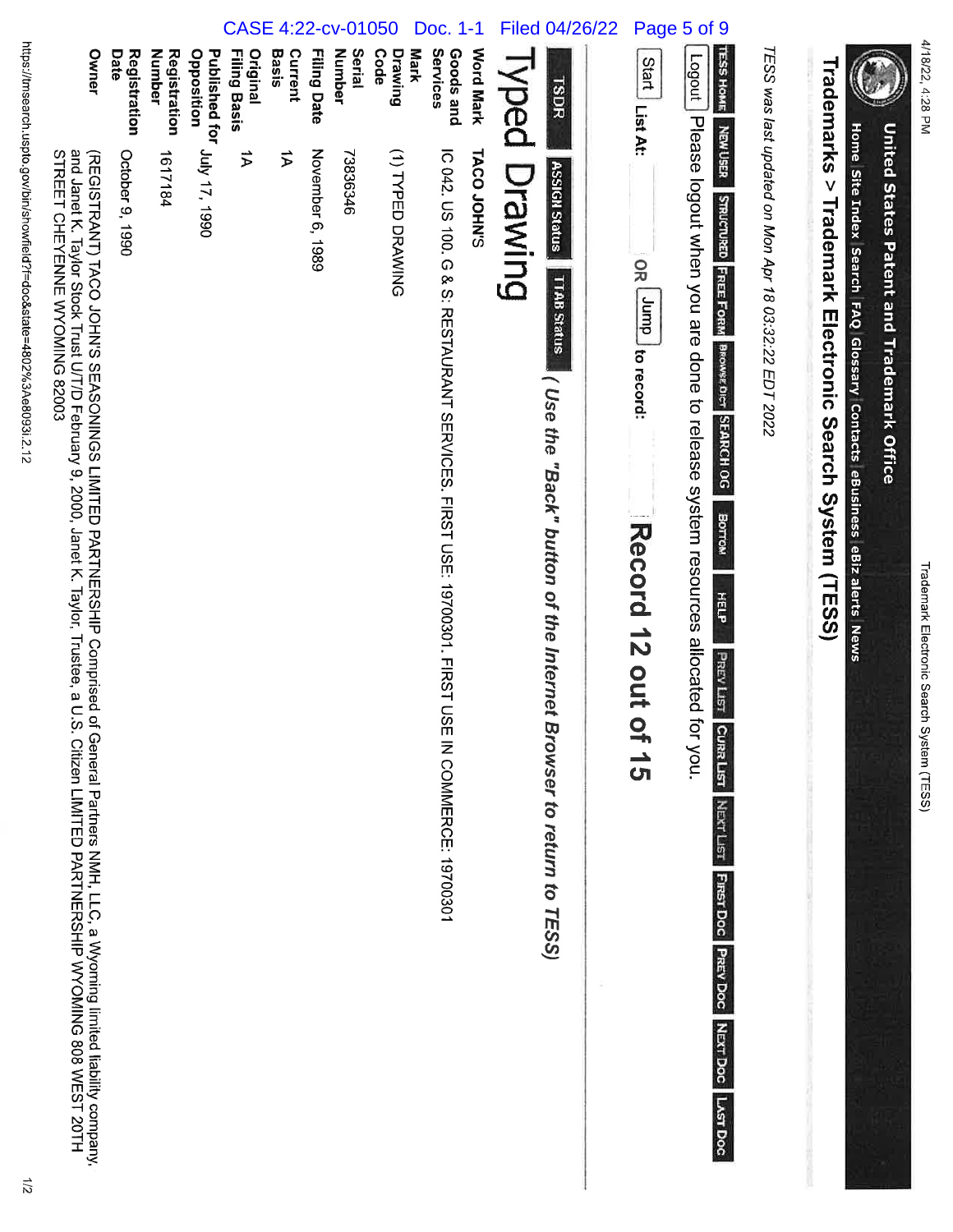### Trademark Electronic Search System (TESS)

4/18/22, 4:28 PM (LAST LISTED OWNER) SPICY SEASONINGS, LLC LIMITED LIABILITY COMPANY WYOMING 12 BEAVER DRIVE P.O. BOX 7040 SHERIDAN<br>WYOMING 82801

| <b>TESS HOME</b>                                                                                                                                                                                                                                                        | Indicator<br>Live/Dead | <b>Renewal</b>       |                                                                  | Register         |                                  |                                                                                      | <b>Registrations</b><br>Prior | Record<br><b>Attorney of</b> | Assignment<br>Recorded     |
|-------------------------------------------------------------------------------------------------------------------------------------------------------------------------------------------------------------------------------------------------------------------------|------------------------|----------------------|------------------------------------------------------------------|------------------|----------------------------------|--------------------------------------------------------------------------------------|-------------------------------|------------------------------|----------------------------|
| <b>NEW USER</b><br><b>STRUCTURED FREE FORM</b><br><b>BROWSE DICT</b><br><b>SEARCH OG</b><br>HOME   SITE INDEX   SEARCH   eBUSINESS   HELP   PRIVACY POLICY<br>401<br>HELP<br>PREV LIST C<br>URR LIST<br><b>NEXT LIST</b><br><b>Firest Doc</b><br><b>PREV DOC</b><br>NEX | LIVE                   | 3RD RENEWAL 20200828 | Affidavit Text SECT 15. SECT 8 (6-YR). SECTION 8(10-YR) 20200828 | <b>PRINCIPAL</b> | <b>Type of Mark SERVICE MARK</b> | Disculture MOCLAIM IS MART FROME RIGHT TO USE "TACO" APART FROM THE<br>MARK AS SHOWN | 1088950;1108259               | Daniel J. Block              | <b>ASSIGNMENT RECORDED</b> |

Doc LAST Doc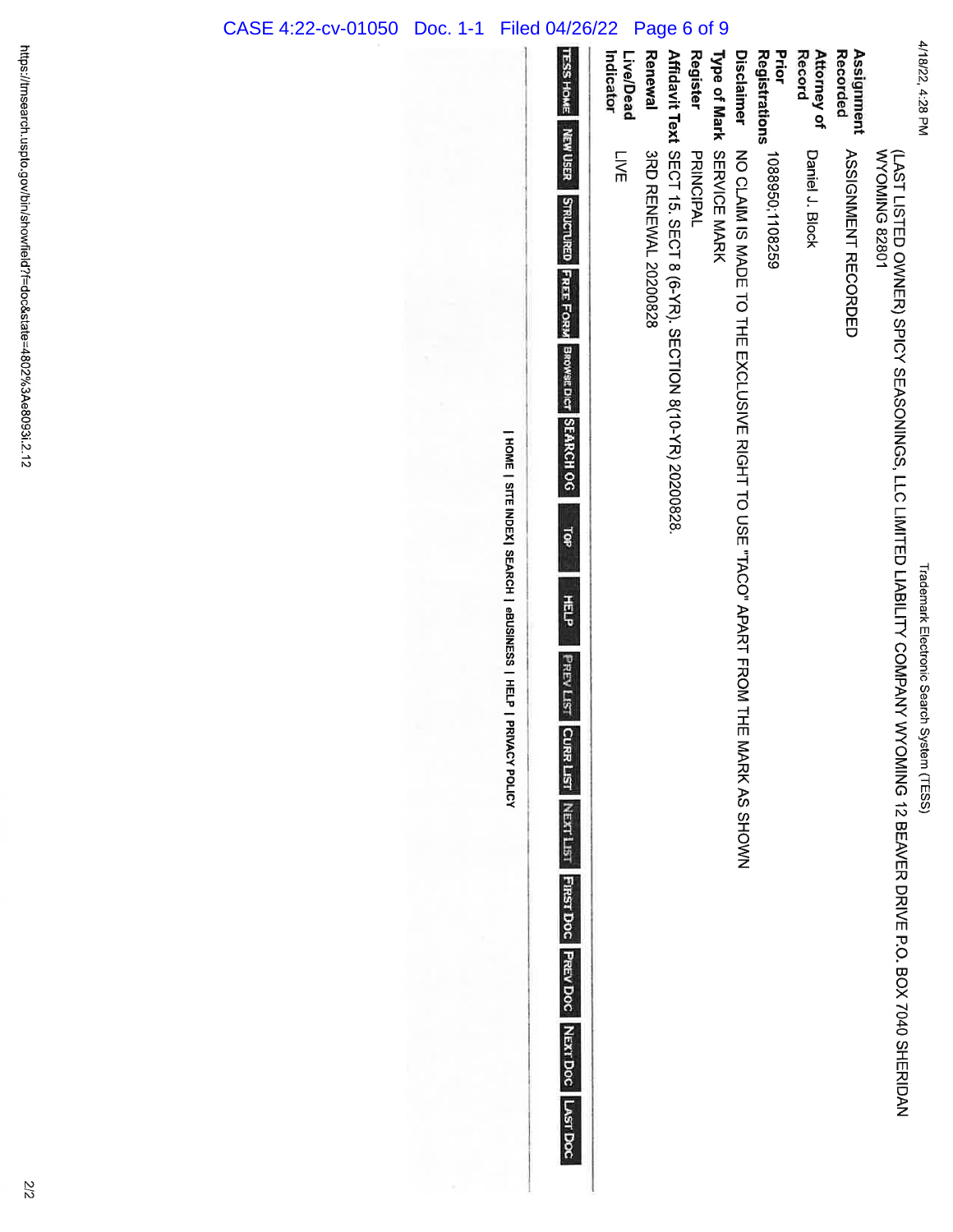CASE 4:22-cv-01050 Doc. 1-1 Filed 04/26/22 Page 7 of 9

### **EXHIBIT 3**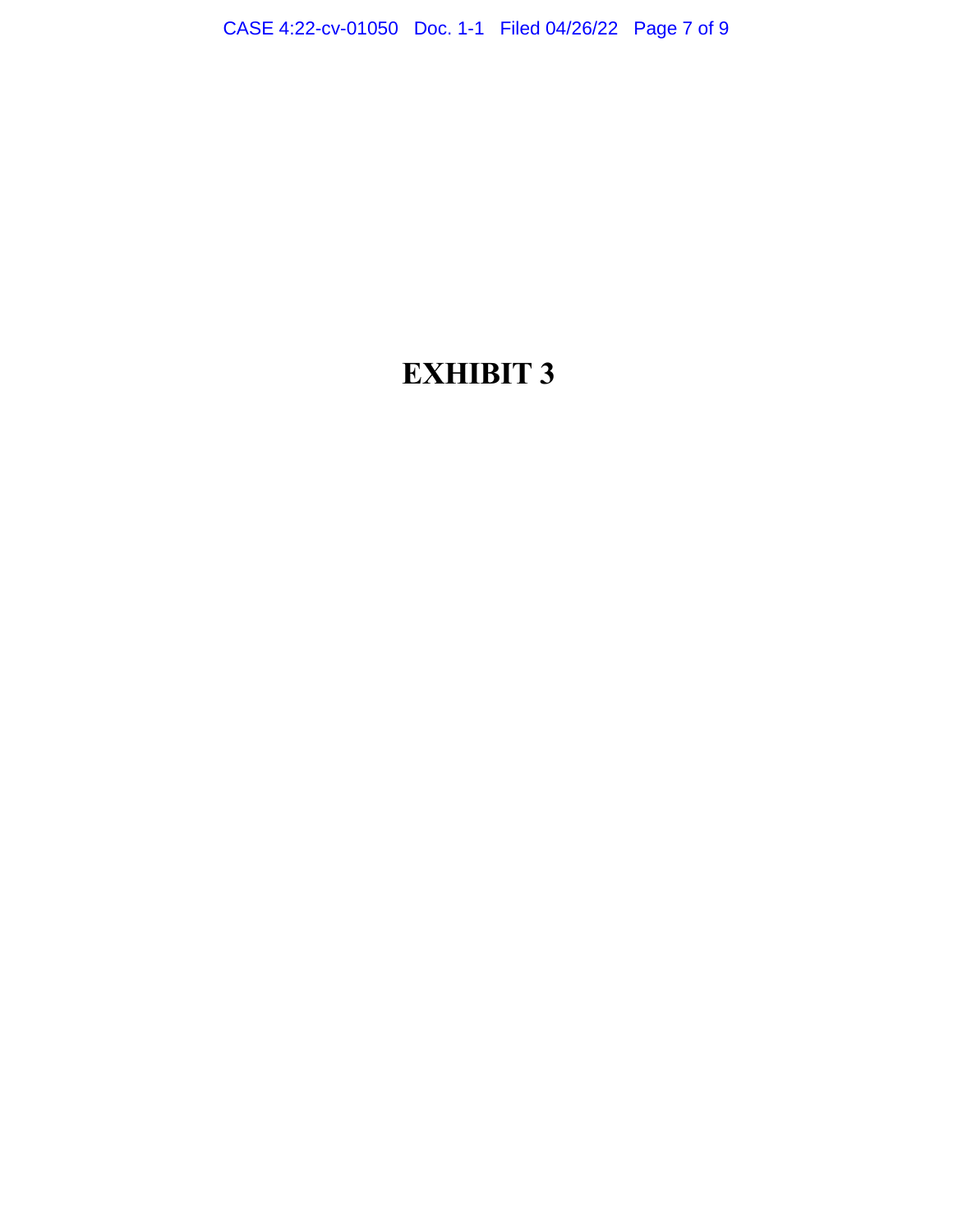United States Patent and Trademark Office

 $\begin{pmatrix} 1 \\ 1 \end{pmatrix}$ Home Site Index Search FAQ Glossary Contacts eBusiness eBiz alerts News

# Trademarks > Trademark Electronic Search System (TESS)

TESS was last updated on Mon Apr 18 03:32:22 EDT 2022

|                      |                        |                                  |                                 | <b>CASE</b>             |                    |                  | 4:22-cv-01050                  |                                                                                                                                                                                         | $1 - 1$<br><b>Doc</b>                                                                                                                                                                                                                    |              | <b>Filed 04/26/22</b>                                                                                              | Page                                                          | $\boldsymbol{8}$<br>of 9                                                                                                                                                                                                                                                          |
|----------------------|------------------------|----------------------------------|---------------------------------|-------------------------|--------------------|------------------|--------------------------------|-----------------------------------------------------------------------------------------------------------------------------------------------------------------------------------------|------------------------------------------------------------------------------------------------------------------------------------------------------------------------------------------------------------------------------------------|--------------|--------------------------------------------------------------------------------------------------------------------|---------------------------------------------------------------|-----------------------------------------------------------------------------------------------------------------------------------------------------------------------------------------------------------------------------------------------------------------------------------|
| Date<br>Registration | Number<br>Registration | Opposition                       | <b>Filing Basis</b><br>Original | <b>Basis</b><br>Current | <b>Filing Date</b> | Serial<br>Number | Mark<br><b>Drawing</b><br>Code |                                                                                                                                                                                         | <b>Word Mark</b><br>Services<br><b>Goods and</b>                                                                                                                                                                                         | <b>Iyped</b> | TSDR                                                                                                               | Start List At:                                                | <b>TESS HOME</b><br>Logout                                                                                                                                                                                                                                                        |
| December 11, 1990    | 1627389                | Published for September 18, 1990 | $\vec{v}$                       | Þ                       | November 6, 1989   | 73836394         | (1) TYPED DRAWING              | <b>PREMISES. FIRST USE: 19760501. FIRST USE IN COMMERCE: 19760501</b><br>IC 030. US 046. G & S: [ CHIMICHANGAS, ] HAMBURGER SANDVOCHES, NACHOS, AND PREPARED RICE FOR CONSUMPTION ON OR | <b>TACO JOHN'S</b><br>19760501. FIRST DSE IN COMMERCE: 19760501<br>IC 029. US 046. G & S: FRIED POTATOES, FLAT DE APPROVISCOM ON ON ON ON ON ON DUNPTION SALADS FOR SHARE DREAMS WEER FRIED BE SO 30. OS 049. G & S: FRIED POTATOES, REF | Drawing      | <b>ASSIGN Status</b><br><b>TTAB Status</b><br>(Use the "Back" button of the Internet<br>Browser to return to TESS) | $\frac{1}{2}$<br>dunr<br>to record:<br>Record 11 out<br>of 15 | Please logout when you are done to release system resources allocated<br>NEW USER<br><b>STRUCTURED FREE FORM</b><br>BROWSE DICT SEARCH OG<br><b>BorroM</b><br>HELP<br><b>PREV LIST</b><br>for you.<br><b>CURR LIST</b><br><b>NEXTLIST</b><br>FIRST Doc PREV Doc NEXT Doc LAST Doc |